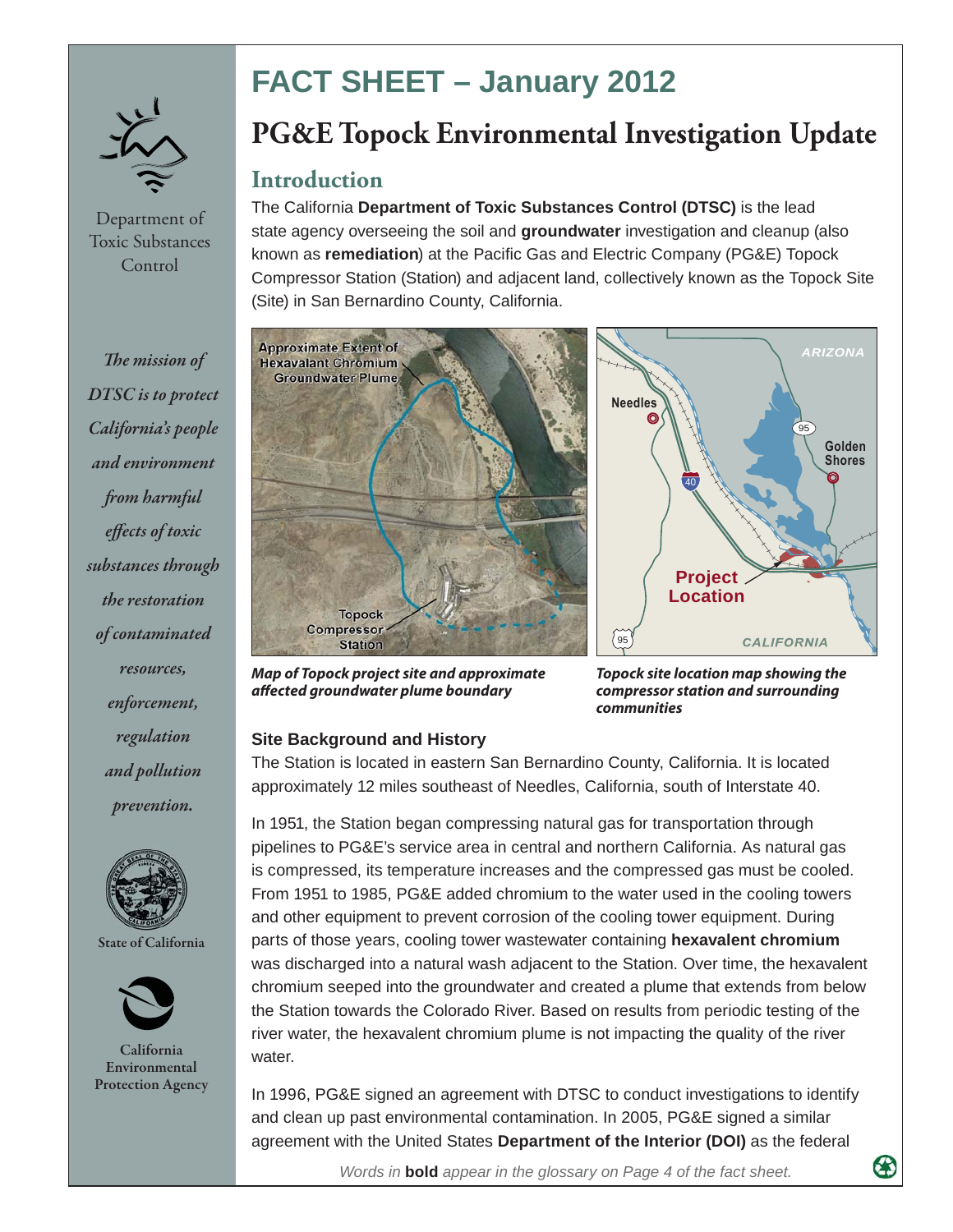lead agency to protect lands owned by the federal government. Environmental investigations since this time have shown groundwater at the site contains elevated levels of chemicals, including **total chromium**, hexavalent chromium, **molybdenum**, **selenium**, and **nitrates**.

## **Groundwater Remedy Adopted**

DTSC selected a final groundwater remedy approach for the site and certified the Topock **Environmental Impact Report (EIR)** on January 31, 2011. The selected remedy involves **in-situ treatment** with freshwater flushing. The concept of the remedy is to install injection and extraction wells along a road approximately 600 feet west of the Colorado River. This water stimulates the growth of harmless, but helpful, naturally occurring bacteria which then create geochemical conditions that remove hexavalent chromium from groundwater by converting it to non-soluble **trivalent chromium**. Extraction wells near the river act as a barrier to prevent contamination from reaching the river. Additional injection wells located around the plume inject fresh water and groundwater, removed from locations near the river, to push the plume toward the treatment zone. DTSC identified mitigation measures in the EIR to minimize the potential environmental impacts associated with the remedy during its construction, operation and maintenance. PG&E will implement these measures as required by the EIR as part of the remedy.

**Groundwater Remedy Implementation Timeline**



### **Groundwater Remedy Design**

Efforts are currently underway on the design of the approved groundwater remedy. PG&E anticipates the design to be completed by November 2012. After DTSC and DOI approve the design, construction and start–up of the remedy will occur. Operation and maintenance of the groundwater

remedy will continue until the cleanup goals are achieved. PG&E estimates cleanup will be complete in approximately 30 years.

## **Focused Groundwater Evaluation**

Groundwater investigation at the Site revealed contamination under the Station and in an adjacent area called East Ravine. Additional data is being collected in these areas to assist in the design of the remedy. Throughout 2011, PG&E installed 11 new wells in these areas and collected monthly groundwater samples during the ongoing groundwater investigation. This additional information will be used to refine the **groundwater conceptual model**, or the understanding of groundwater conditions, in the vicinity of the East Ravine/ Station and will be incorporated in the Site-wide **Groundwater Monitoring Program**.



*Well drilling in the East Ravine Area*

## **Soil Investigation is Being Planned**

PG&E is working with DTSC and DOI in planning and preparing a soil investigations **work plan**. The soil work plan will guide the field work in gathering data to assess any potential adverse impacts to the land that may have resulted from PG&E's historical operations. The work plan will investigate:

- Nine areas outside the Station which may have had historical activities
- Twenty five areas inside the Station
- Perimeter adjacent to the Station
- Onsite storm drains and their offsite outfalls

It is anticipated that the soil work plan will be approved by Summer 2012. After the completion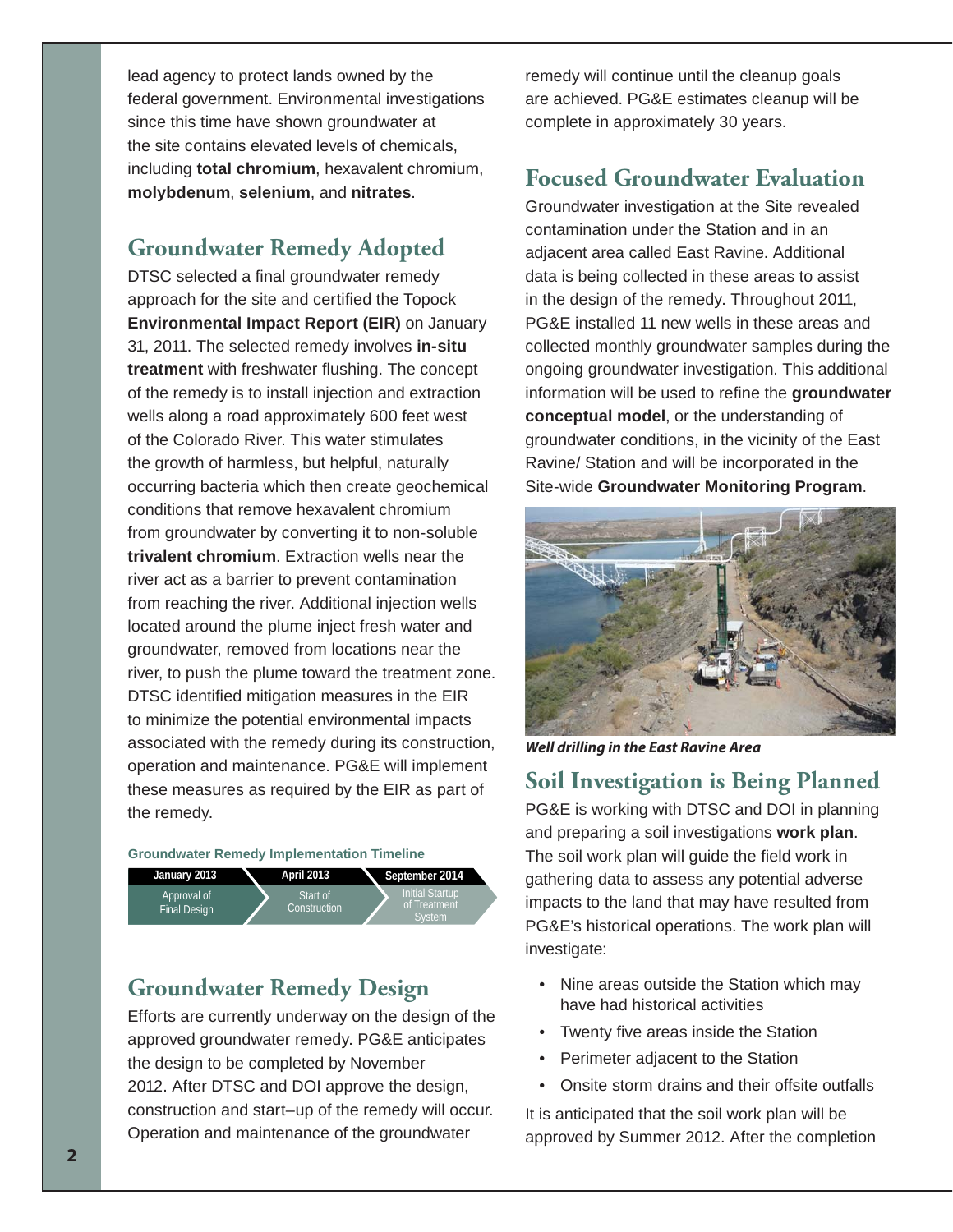

*Site location map showing the PG&E Topock Compressor Station and East Ravine Area*

of field work, PG&E will use the collected data to evaluate and recommend a cleanup action, if necessary. All the soil investigation data will be presented in the soil work plan in Summer 2012.

## **Community Outreach**

Community outreach continues to remain an integral and interactive part of the project. DTSC actively engages with stakeholders to obtain input and share information with tribes, communities, individuals and groups. In December 2011, DTSC convened a meeting to provide a project update for the Golden Shores Community and listen to community concerns. DTSC also continues to provide periodic updates and convene meetings with stakeholders including agencies, tribal leadership and representatives. As part of our outreach, we are working on updates to our community outreach strategy to be outlined in a Community Outreach Plan.

This Community Outreach Plan will be a revision of the June 9, 1998 Public Participation Plan, which was updated in February 2007 and appended in July 2009. The current plan can be found on the project website at www.dtsc-topock.com or at any of the information repositories listed on page 5 of this fact sheet. This plan uses a variety of communication tools to share information and to gain input from the community including

surveys, fact sheets, meetings, written and electronic documents. We anticipate completing the Community Outreach Plan by September 2012.

The purpose of the Community Outreach Plan is to keep the community informed in a timely fashion, to formally document community perspectives regarding the environmental investigation and remediation at the Station, and to identify specific community outreach activities to be conducted to ensure community involvement in the agency decisionmaking process.

Part of the Community Outreach process is conducting a community survey, which

is included with this fact sheet. There are two options for completing the survey: you can log on to www.dtsc-topock.com/survey to complete the survey online or you can fill out and return the enclosed hard copy by mail.

By completing this survey, you will share with us your knowledge of the investigation and remediation activities at the Station, your perspectives, your level of participation, and how best to keep you updated about Site activities. Your response within 30 days will help us to improve our process and interactions with you and the community. If you have any questions regarding the completion of this survey please contact Mona Bontty. Please see the "DTSC Welcomes Your Feedback" section of this fact sheet on page 5.



Karen Baker, Chief of DTSC's Office of Geology, presents *a project update at the Golden Shores Community Meeting held December 12, 2011.*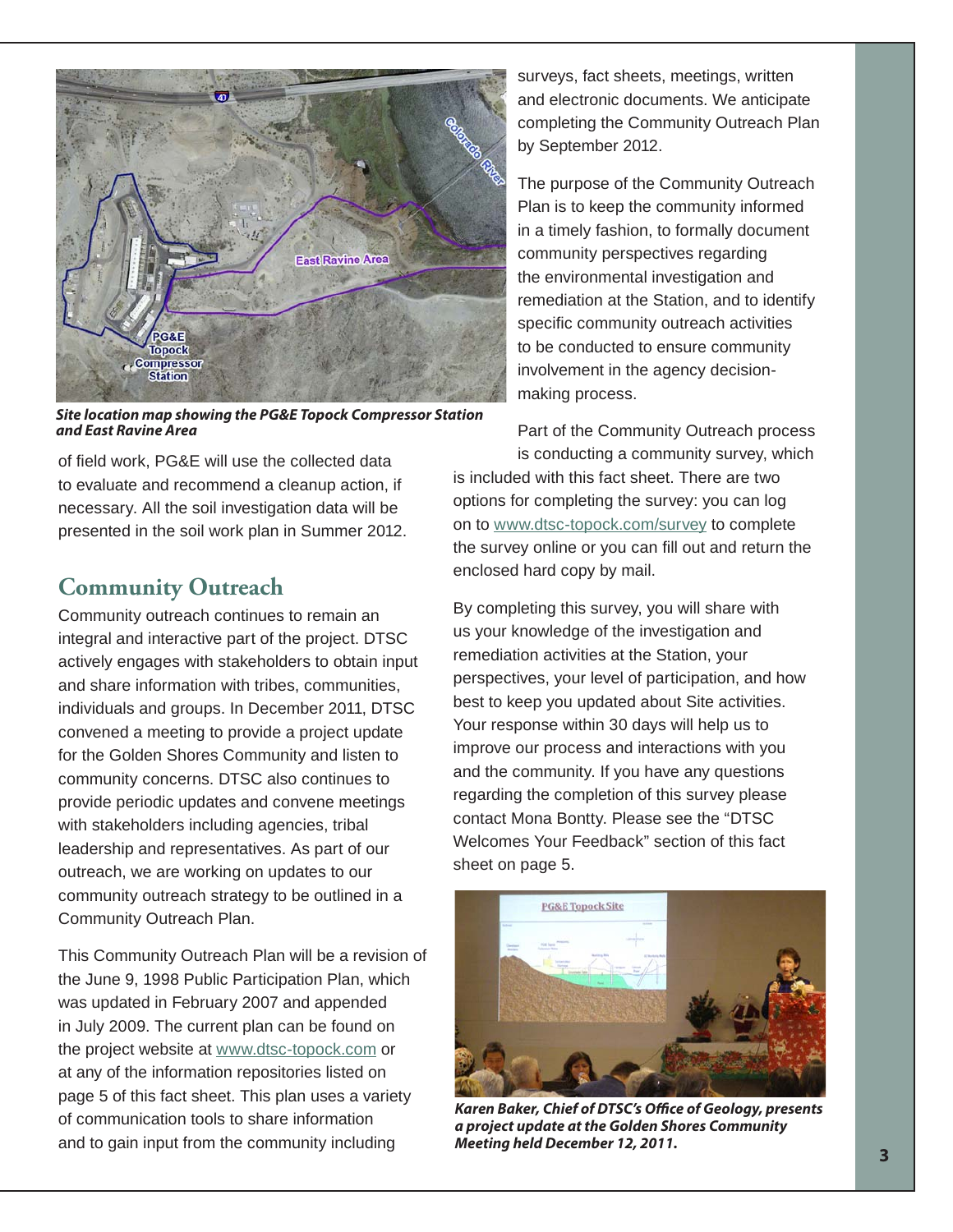## **Glossary of Terms**

*Department of the Interior (DOI)*: The principal conservation agency of the United States, responsible for stewardship of land, water, recreation, Native American lands and needs, and energy needs. The department is composed of member bureaus such as the Bureaus of Indian Affairs, Land Management, and Reclamation, among others.

*Department of Toxic Substances Control (DTSC)*: A department within the California Environmental Protection Agency in charge of the regulation of hazardous waste from generation to final disposal, DTSC oversees the investigation and cleanup of hazardous waste sites.

*Environmental Impact Report (EIR)*: A detailed review of a proposed project, its potential adverse impacts on the environment, measures that may avoid or reduce those impacts, and alternatives to the proposed project.

**Final Design:** The final design for the groundwater remedy.

*Groundwater*: Water beneath the Earth's surface that flows through soil and rock openings (aquifers).

*Groundwater Conceptual Model*: A description of how groundwater flows throughout the site and surrounding areas that has been developed using a combination of regional and site-specific data, as well as expert judgment based on site conditions.

*Groundwater Monitoring Program*: A network of groundwater wells installed to periodically test for different chemicals to assess the long-term site conditions.

*Hexavalent Chromium*: A form of chromium. Chromium is a metal naturally found in rocks, soil and the tissue of plants and animals. Hexavalent chromium is used in industrial products and processes and is a known carcinogen when inhaled (i.e., through breathing).

*In-situ Treatment*: Treatment of the contaminated groundwater in place (below the ground surface).

*Molybdenum*: A metallic element widely distributed in the Earth's crust that is used in industrial products and processes.

*Nitrate*: Nitrates and nitrites are nitrogen-oxygen

chemical compounds which combine with various organic and inorganic compounds.

**Plume:** A body of contaminated groundwater. The movement of a groundwater plume can be influenced by such factors as local groundwater flow patterns, the character of the aquifer in which the groundwater is contained, and the density of contaminants.

*Remediation*: Actions taken to remove or contain a toxic spill or a release of hazardous substances at a site.

*Selenium*: A non-metallic element abundant in the Earth's crust that is used in industrial products and processes.

**Total Chromium:** The additive of concentrations from all forms of chromium, mainly comprising hexavalent and trivalent forms. The California drinking water standard for total chromium is 50 micrograms per liter (or parts per billion), while the Federal standard is 100 micrograms per liter.

*Trivalent Chromium*: A form of chromium, a metal naturally found in rocks, soil and the tissue of plants and animals. Trivalent chromium is considered an essential nutrient and is relatively harmless. It does not dissolve in groundwater and tends to bind to soil; thus it does not travel readily in the environment.

*Work Plan*: A document that presents key elements of the approach for a proposed action. These may include health and safety, waste management, data collection, construction activities and methods, the schedule, approvals, a reporting plan and reporting schedule.



*Topock Compressor Station and Surrounding Area*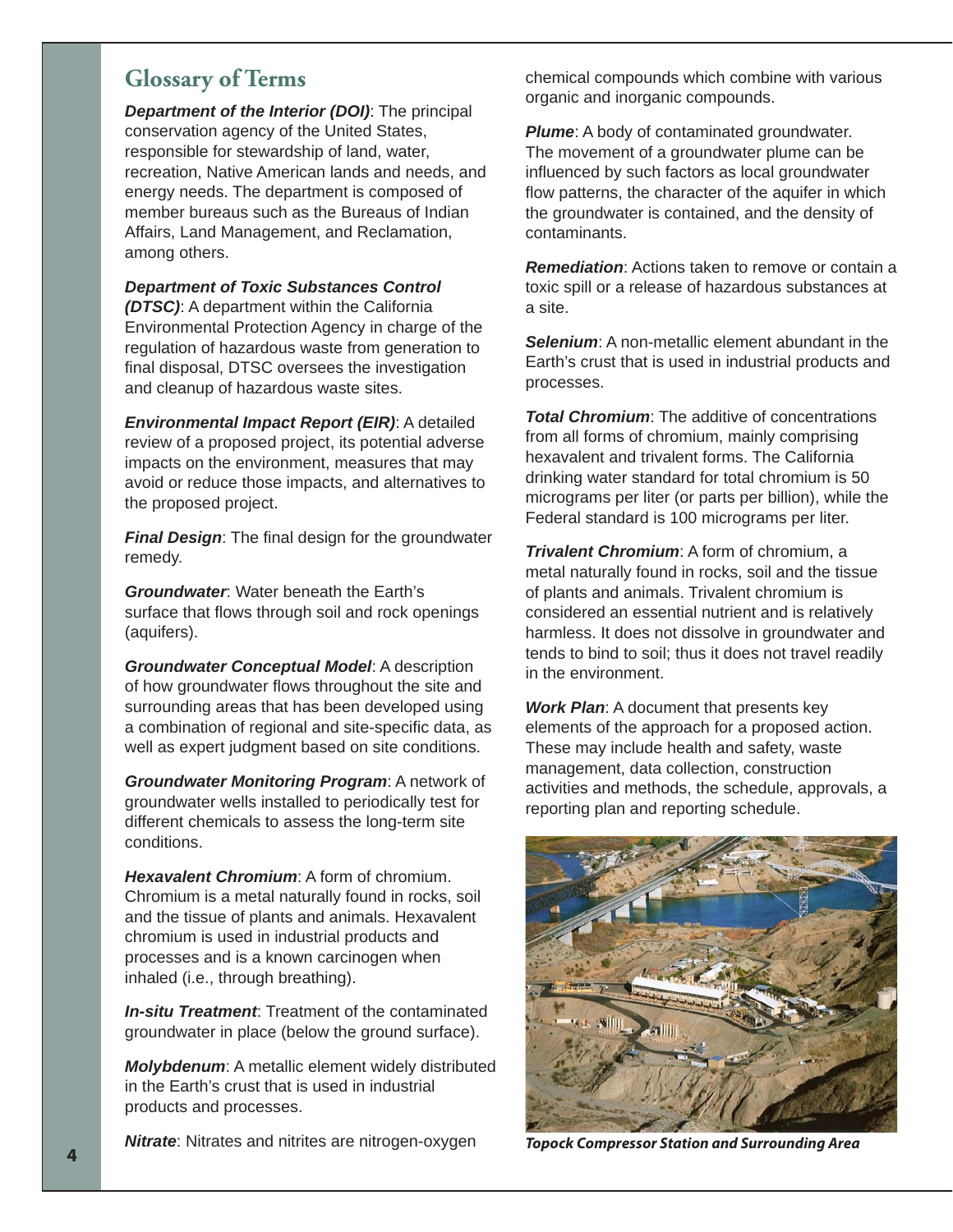## **Where to find Project Information**

Project reports, fact sheets, and other project documents can be found at the Information Repositories listed below:

#### **On the Internet**

**WWW.dtsc-topock.com** 

**E** www.dtsc.ca.gov

#### **Needles Branch Library**

1111 Bailey Avenue Needles, CA 92363 Contact: Kristin Mouton, 760.326.9255  11am – 7pm, Monday through Wednesday 10am – 6pm, Thursday Closed, Friday 9am – 5pm, Saturday

#### **Golden Shores/Topock Station Library**

13136 Golden Shores Parkway Topock, AZ 86436 Contact: Kim Stoddard, 928.768.2235  9am – 1pm, Tuesday, Thursday, Saturday 2pm – 5pm, Wednesday

#### **Chemehuevi Indian Reservation Environmental Protection Office**

2000 Chemehuevi Trail Havasu Lake, CA 92363 Contact: Tom Pradetto, 760.858.1140  8am – 4pm, Monday – Friday

#### **Lake Havasu City Library**

1770 McCulloch Boulevard Lake Havasu City, AZ 86403 Contact: Cindy Amador, 928.453.0718  9am – 6pm, Monday and Wednesday 9am – 8pm, Tuesday and Thursday 9am – 5pm, Friday and Saturday

#### **Colorado River Indian Tribes Library**

2nd Avenue and Mohave Road Parker, AZ 85344 Contact: Elvira Bailey-Holgate, 928.669.1332   $8am -$  noon,  $10m - 5pm$ , Monday – Friday

#### **Parker Public Library**

1001 Navajo Avenue Parker, AZ 85344 Contact: Jeannie Smith, 928.669.2622  9am – 7pm, Monday – Thursday

**California Department of Toxic Substances Control** 5796 Corporate Avenue Cypress, CA 90630 Contact: Julie Johnson, 714.484.5337 ① 9 am–noon, 1 pm–4 pm, Monday–Friday Please call for an appointment.

*Alternate Format: All documents made available to the public by DTSC can be made available in an alternative format (Braille, large format print, etc.) or in another language as appropriate, in accordance with state and federal law. Please contact Mona Bontty for assistance.*

## **DTSC Welcomes Your Feedback**

If you have questions, comments, or would like to be added to the mailing list for the Topock Site, please contact the DTSC representatives listed below.

#### **Aaron Yue DTSC Project Manager** 5796 Corporate Avenue Cypress, CA 90630  $(D)$  714.484.5439 **■ AYue@dtsc.ca.gov**

#### **Mona Bontty**

#### **DTSC Community Outreach Supervisor** 5796 Corporate Avenue

Cypress, CA 90630

- 714.816.1978 or Toll Free: 866.495.5651 (press 5 and 1)
- MBontty@dtsc.ca.gov

### *For Media Inquiries Contact*

**Jeanne Garcia, DTSC Public Information Offi cer** 9211 Oakdale Avenue Chatsworth, CA 91311  818.717.6573

■ JGarcia1@dtsc.ca.gov

#### *Notice to Hearing-Impaired Individuals*

*You can obtain additional information about the Topock Compressor Station Site by using the California State Relay Service at 888.877.5378 (TDD). Ask them to contact Mona Bontty at 714.816.1978.*